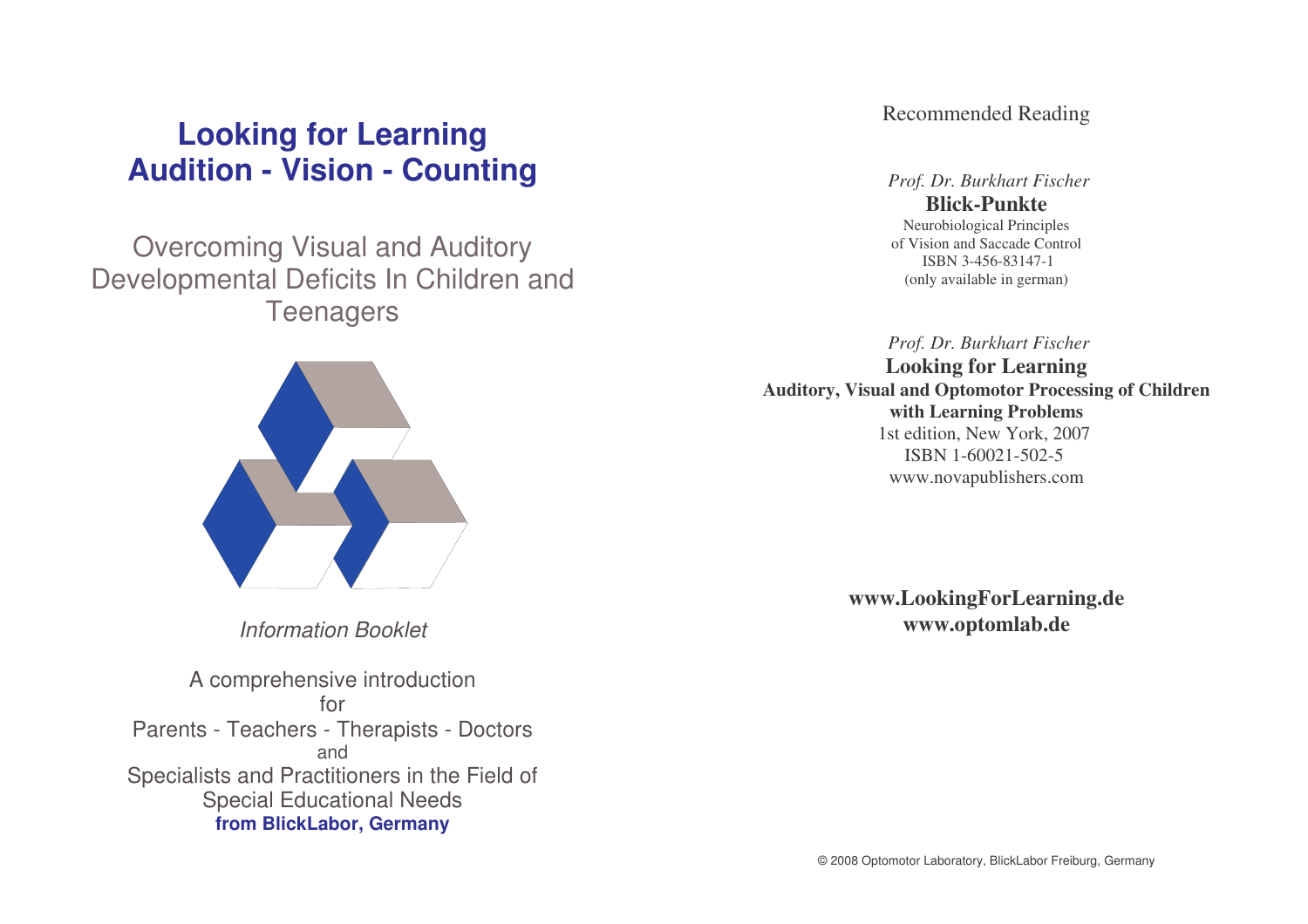## **Introduction**

This brochure gives an overview of the work of BlickLabor, its scientific basis and its practical application in dyslexia, dyscalculia, learning difficulties and ADHD.

BlickLabor offers assessment and training in low level auditory and visual processing. These functions are indispensable in nearly every learning process. Developmental deficits in auditory and visual processing can hinder reading, spelling, writing and arithmetic skills.

Overcoming developmental deficits makes learning easier and facilitates higher learning processes - in some cases it is the first step to enabling learning and reading processes in general.

Training in these fundamental skills is not <sup>a</sup> substitute for teaching and learning, neither is it <sup>a</sup> treatment for dyslexia, dyscalculia or ADHD. However, overcoming visual and auditory processing deficits provides <sup>a</sup> solid foundation school progress.

# **Contents**

| The Optomotor Cycle - Development of Saccade Control 3             |
|--------------------------------------------------------------------|
|                                                                    |
|                                                                    |
| Training in Saccade Control - Monocular Training in Saccade C. . 6 |
| Training in Saccade Control and Reading Skill Acquisition 7        |
| Attention-Defict-Hyperactivity-Disorder (ADHD) 8                   |
|                                                                    |
| Transfer of Low Level Auditory Skills to Writing and Spelling 10   |
| Subitizing and Dyscalculia (Arithmetic Deficits)  10               |
|                                                                    |
| Training in Subitizing and Acquistion of Arithmatic Skills<br>11   |
| Developmental Deficits and Other Conditions<br>12                  |
| Latest Research News<br>12                                         |
| 13                                                                 |
| 14                                                                 |
| Experience Your Own Eye Movements<br>15                            |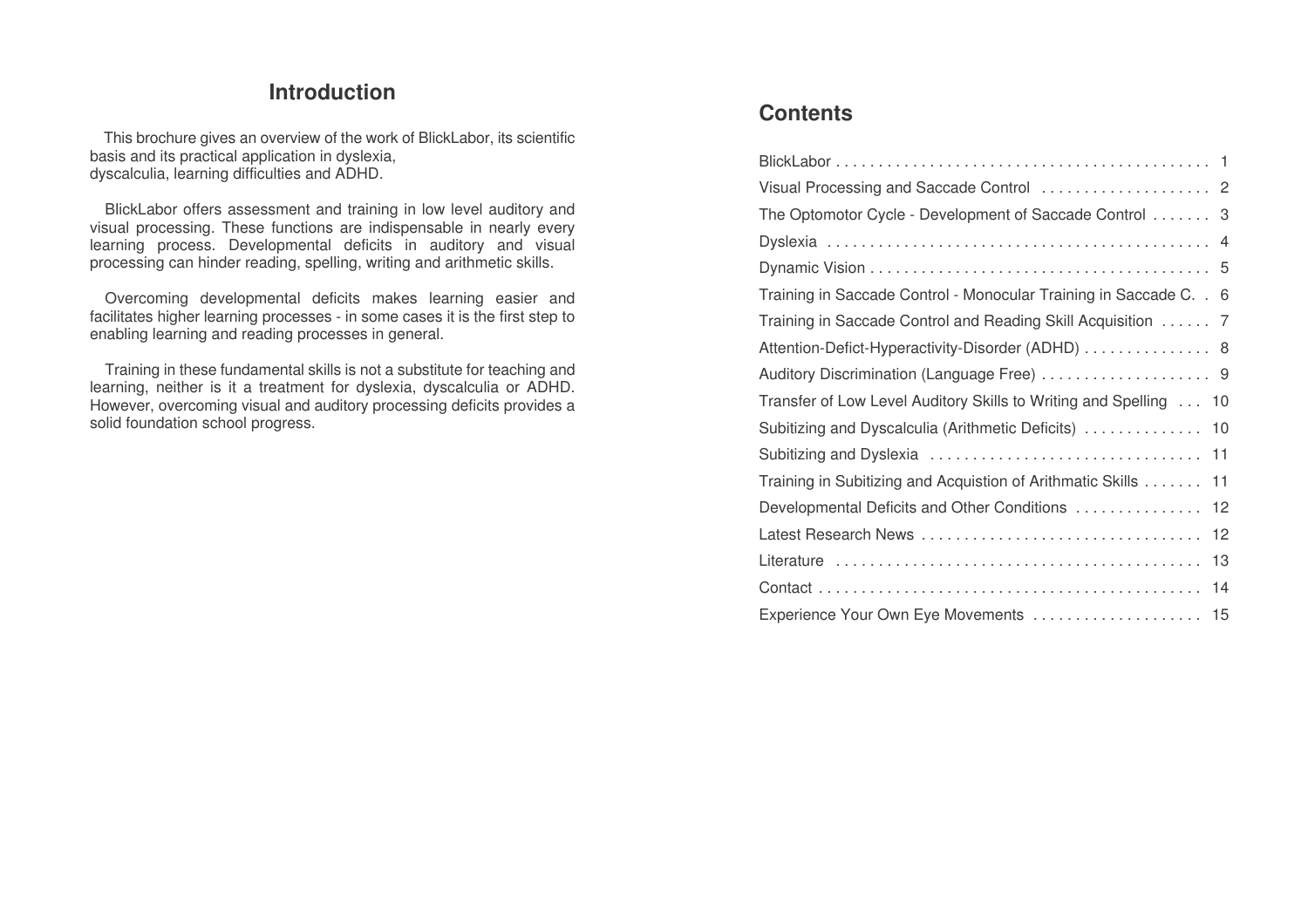# **BlickLabor**

BlickLabor today is a private research facility and assessment centre, which has been been promoted as an advisory board for over ten years by the University of Freiburg. BlickL abor's work is basedon o ver 30years of research into visual and auditory processing by the Optomotor R ese arch Group at the Univ ersity of Freiburg.

#### **Research into Visual andAuditory Processing**

Over this period a complete set of diagnostic tools and matching training programmes have been designed, scientifically standardised and evaluated. These are used to assess and improve the levels of low-level visual and auditory functions.

"Vision" and "audition" refer to neuro-processing functions, sp ecifically to the transfer of inco ming inform ation fro m the ey es andears to the various neural centres within the brain. All learning processes d ep endonthe accurate reception and reliable processing of incoming signals from the sense organs. The various centres in the brain transform this inco ming d ata into conscious p erce ption. C onse quently, it can b e said, "We do not see with the eyes and we do not hear with the ears, but with *our brain!*"

#### **Ey eandEar Tests**

The eyes and ears, as physical sense organs, should be checked by a doctor, optician or hearing specialist prior to an appointment with BlickLabor. The diagnostic and training programmes at BlickLabor do not correct eye and ear weaknesses. These deficiencies may contribute to le arning difficulties.

#### **Diag nosing of Visual andAuditory Deficits**

Vision, including saccade control (the control of rapid eye movement), subitizing (the recognition of patterns in a single glance) and audition (the discrimination of sound) are the basis of higher co gnitiv eprocessing.

The standardised tests developed by BlickLabor assess whether the visual, auditory and subitizing capacities of an individual match the results of those of a similar age. Individual results are compared with those of an age-matched control group. Developmental deficits are diagnosed when individual results are significantly below the control group. In these cases a training recommendation is made.

#### **Assessment, Training and Costs**

E ach assessment takes 2 0-3 0 minutes. A full assessment, including the analysis of the data, written report and a consultation, lasts about two hours. Assessment fees range up to € 280,-- depending on the number of areas tested.

Developmental deficits can be overcome by specific training programmes. These have been integrated into a hand held device that can b e use d for d aily practice at home for a p eriodof between thre e to five weeks. The rental for the device is € 95,-- plus a fee of € 3,-- per day.

At the end of the training parents receive a detailed written report. Regular, short daily training can correct deficiencies in auditory and visual processing as well as in sacca de control and fix ation.

#### **Educational Implic ations**

Research shows that improvements in visual and auditory processing transfer to learning in school. Students with dyslexia, dyscalculia and Attention Deficit Disorders tend to have developmental deficits between 30% and 70% below those of a similar age. Improved auditory and visual processing will not necessarily remedy all aspects of dyslexia but it ensures that students will not be disadvantaged by undiagnosed visual and auditory deficits throughout their school careers or throughout their lives.

The approach developed by Dr. B. Fischer, at the University of Freiburg, is a key strand in a strategy to overcoming reading, writing, spelling and number difficulties and co mple ments existing educational ap pro aches tod ysle xia.

#### Visual Processing and Saccade Control

"Seeing" requires the active participation of the brain. "Seeing" does not only d e p end on the e y es as 'physical projectors' of pictures on the retina but also on the processing of the incoming signals by the brain and on the motility of the eyes.

In the centre of the retina of the human eye is a special spot called the fovea. This is the area with the highest resolution and the highest concentration of receptors and nerve cells. The fovea is the sharpest point of vision or acuity. The areas of the eye further from the fovea are less focuse d with less light, conse quently p eripheral vision is less sharp. Saccade control is the ability of the eye(s) to fix or focus on a particular point. To obtain a complete picture of the visual field a normal adult has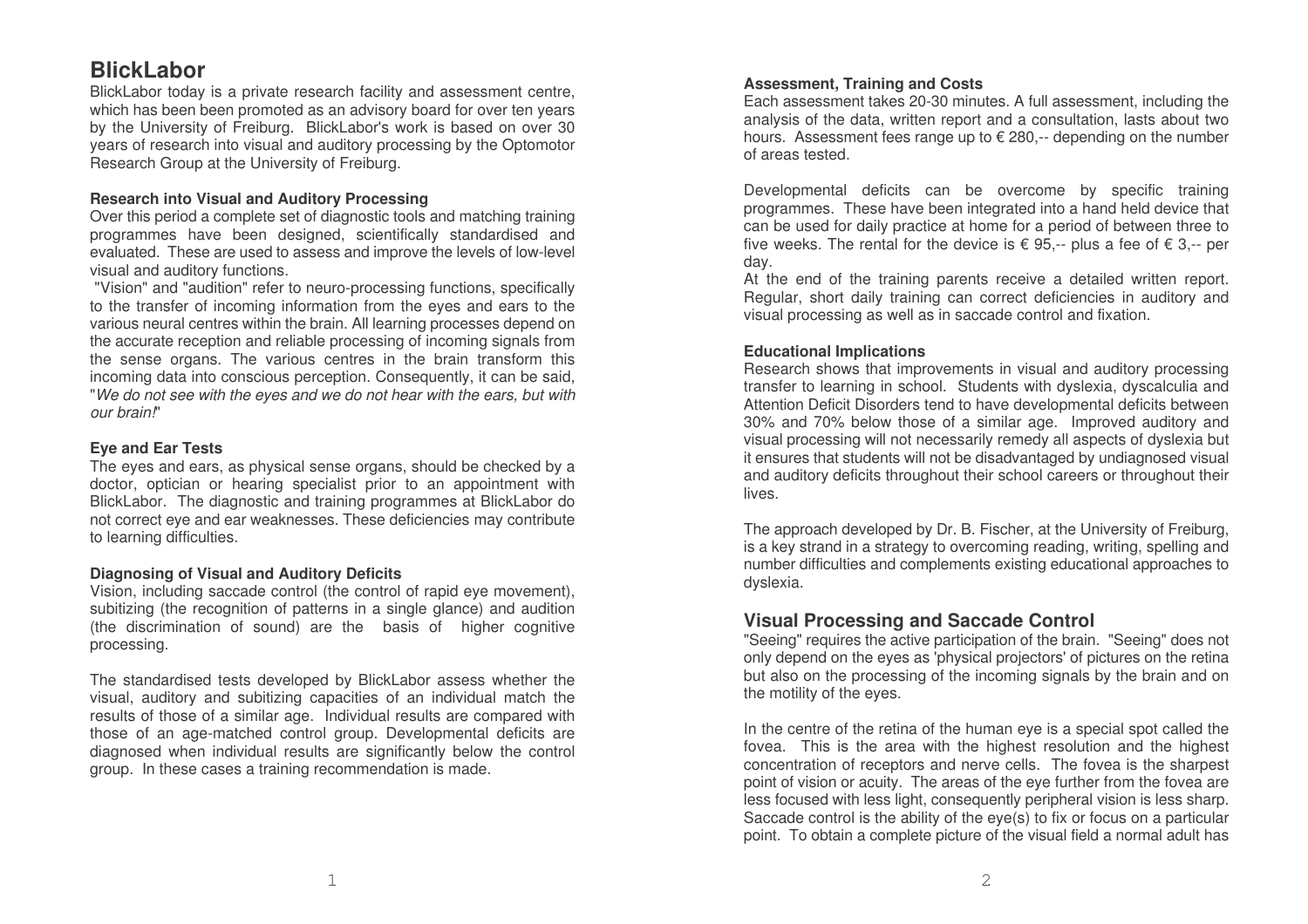to perform between 3-5 saccades or "snap-shots" per second, including the corresponding breaks, in order to bring all the visual field into focus. All the details are captured in these serial images. The brain organises this temporal sequence so that it appears to us as an unbroken image.

> *Try th eoptic al illusionsat thebackof thebooktobecomeawareof saccades!*

#### **TheOpto motor Cy cle**

The continual process of fix ation and sacca d es is p erforme d automatically as part of the optomotor cycle. The voluntary control of the direction of sight is used to focus on specific targets and to ignore others. The functions of this cycle are: a saccadic eye movement performed by reflex, express saccade (8), control of the reflex by fixation, voluntary gaze control (14), attention (9) and the performance of voluntary saccades (11). These functions are measured and analysed under standardised conditions in two different tasks.

1. In the **ProsaccadeOverlap Task** the p erson b eing teste d focuses on a central stimulus until a ne w targ et randomly ap p ears to the left or right. The time it takes to "fix" on the new target is measured. The fixation of the eyes on target is called a "saccade". Some people react too quickly ("e x press sacca des") and tend to makemoreerrors in visual processing.

2. In the **Anti-Ga p Ta s k** the p erson b eing teste d focuses on a central stimulus as before, but when the new target randomly appears the person is instructed to consciously look away, i.e. to move the eyes in the opposite direction of the new target. The test measures the voluntary control of eye movements.

Eye movement is measured by infrared reflection. This is harmless and there is no physical contact with the eye. These tests permit the quantitative analysis of fixation, express-saccades and voluntary control. These methods can also be used as a supplementary diagnostic tool in neurology, psychiatry and other developmental deficits (5).

A d etaile d account of the neuro biolo gical principles of vision and eye-movements can be found in Prof. Dr. B. Fischer's book 'Looking for Learning'.

## **The Development of Saccade Control**

This tracking of the visual field by saccades is learned during the first years of life but it does not reach its optimum performance until the ages of 17 to 20. Some aspects of visual processing are well-developed by the age of 10, acuity or sharpness of vision is even fully developed by the age of 7. However, the latest research shows that fundamental visual and aural processing of many children and teenagers remains uneven until the maturation is completed. From the age of 40 many p erformances decline.



Chart 1 shows the age development of error-rates in the Anti-GapTask (right) and the reaction times in the Prosaccade OverlapTask (left) in the 7 to 17 year age range. These show that saccade control takes years to develop and mature.

The stability of gaze control also plays an important role in dyslexia and ne e ds to b e accurately assesse d. G aze control also d e v elo ps until the age of 18 but it does not correlate with other variables in saccade control.

#### **Dy slexia**

Reading, writing and spelling make high demands on visual and auditory processing. S accade control, the ability to focus and refocus the ey es onsp ecific p oints, is essential for the acquisition of re ading skills. If saccades occur too quickly insufficient information may be taken in and letters, words or phrases may be misread or skipped. If there is binocular instability, i.e. if one or both eyes drift from the point of focus, then reading may be both tiring and frustrating. Mirror writing, the reversing of letters and words may be symptomatic of deficiencies in neural processing that no amount of teaching will overcome.

Fluent readers perform an almost automatic and reliable cycle of saccades and fixation. They also intervene in this automatic process by voluntary action so they can, for example, pause over a longer word or b acktrack in ord er to re-track a difficult phrase.

People with dyslexia struggle to read and write even though they are of average and above average intelligence.

BlickLabor analysed and compared the results of saccade control of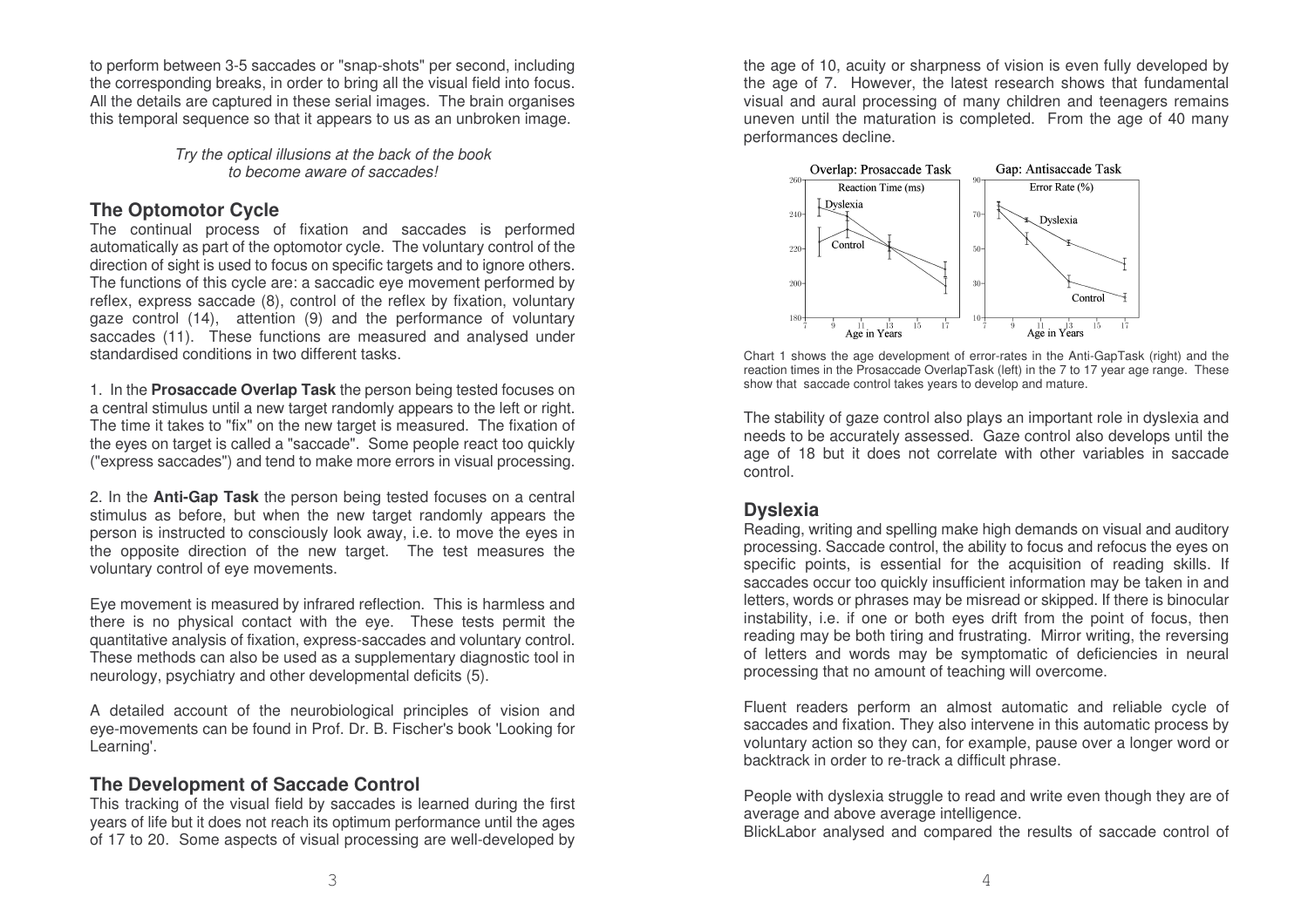dyslexic and non-dyslexic children and teenagers. Chart 1 (right) shows systematic differences in errors between these two groups but not in reaction times (left). The gap in error rates is significant and increases with age. Even at age 7 children in the control group (non-dyslexics) are very weak in voluntary control of eye movements. However they make enormous and rapid progress to the age of 13 while the dyslexic children increasingly lag behind, by as much as 5 years in arrears.

The percentage of children who are significantly below the levels of the control group increase from 30% in younger children to 60%in teenagers. Dyslexics not only have deficits in saccade control they also have solitary or <sup>a</sup> combination of weaknesses in audition, higher cognitive processing of incoming signals, memory and processing speech.

#### **Dynamic vision**

Visual processing depends on visual acuity (static vision) and on the accurate temporal separation of successively incoming pictures generated by rapid eye movements. This functional aspect of vision is called 'dynamic vision" and is the outcome of the magnocellular system (13).

The magnocellular system is linked to other brain structures in the pre-frontal cortex, which are necessary for the focus of attention and saccade control. Post-mortem dissections of human brains (10) and modern functional brain imaging (CRT) (3) show development deficits in the m-system of dyslexics (15)

A test was designed to analyse various sub-domains of dynamic vision. It requires the identification of the last orientation of <sup>a</sup> rapidly rotating stimulus. The test contains three sub-domains: Fixation (the stimulus rotates in the centre), Jump (the rotating stimulus jumps to the left or the right), and, Anti (the rotating stimulus occurs beside <sup>a</sup> distracting stimulus, challenging the person to ignore the distractor). Dyslexic children (as <sup>a</sup> group) show significant deficits in both the fixation and anti-task (Chart2).



The data in Chart 2 (left) shows that almost all children and teenagers are able to focus on <sup>a</sup> target. There is some development and progress until the age of 13 but little after. However, when the distractor is used Chart 2 (right) the failure rate increases, with growing deficits in dyslexic children to the age of 13. Peak performances are found in the 18 to 35 age range, but the average 45 year old adult does not achieve the results of 8 year olds.

#### **Training in Saccade Control**

Dynamic vision requires accurate saccade control. This fact can be used for training purposes as long as the other weak sub- domains in saccade control have been precisely identified through assessment. Chart 3 shows the data of dyslexic children before and after training. The reaction times of the prosaccades (mean values of the whole group) did not change significantly but the error-rate in the Anti-Gap task decreased significantly. About 85% of the school children who performed regular and frequent training improved in saccade control (6).



Chart 3

#### **Monocular Training in Saccade Control in Binocular Instability**

Binocular stability of gaze is determined by the measurement and analysis of both eyes simultaneously. Ideally, when focusing both eyes should either not move at all, or, move at the same velocity in the same direction. Different eye speeds indicate binocular instability. This may lead to reading difficulties. A monocular training (occlusion of one eye) is recommended when subjects have significantly longer periods of binocular instability than the control group. The maintenance of the angle of conversion is stabilised in 80% of the subjects (N=24).

Note: The effect of training on saccade control or binocular instability on individuals can only be verified by <sup>a</sup> follow-up examination of eye movements.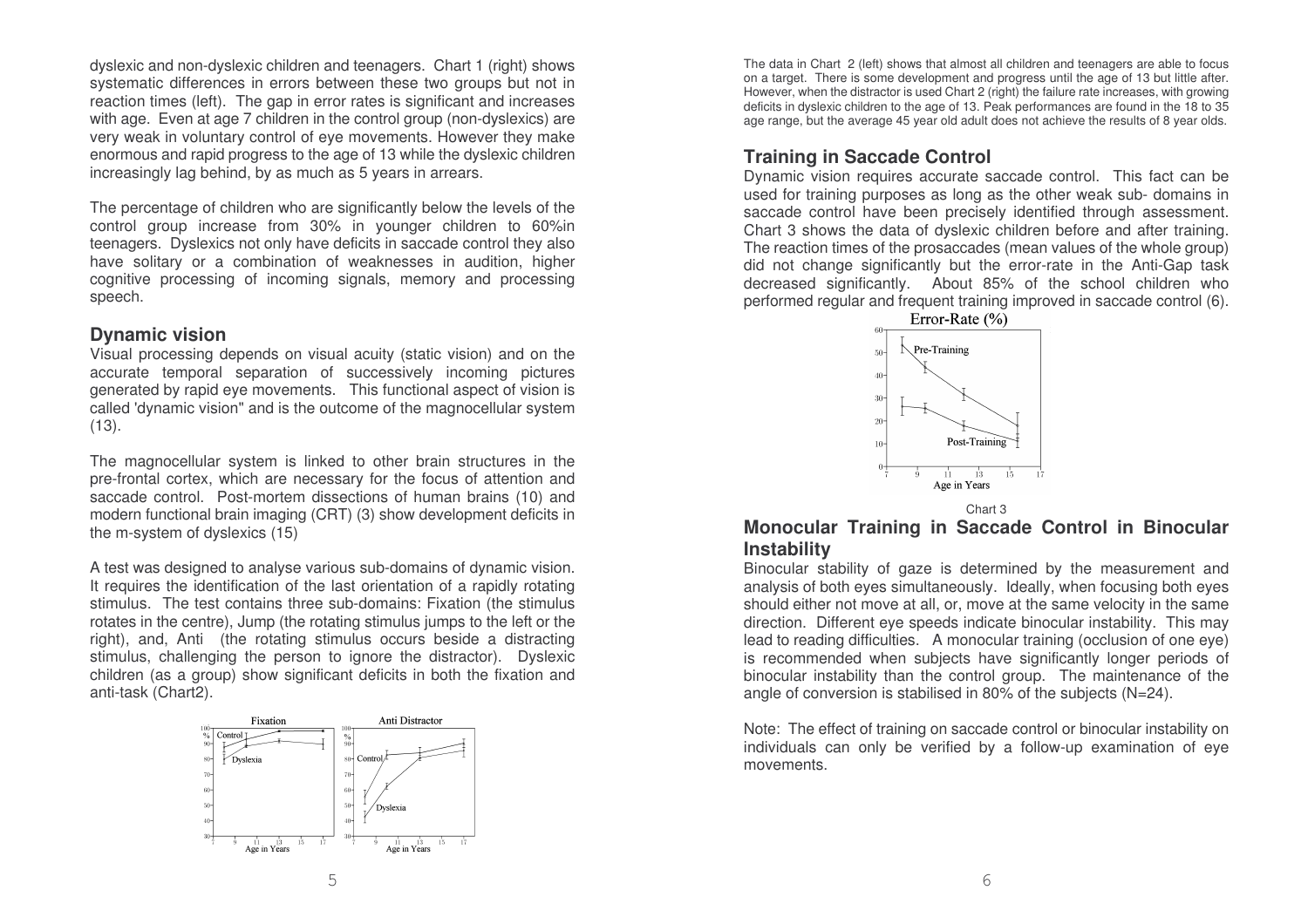#### **Training in Saccade control and Reading Skill Acquisition**

It is unlikely that long standing difficulties in complex processes such as reading can be ameliorated by <sup>a</sup> few weeks training in saccade control.

However, if deficits in saccade control or binocular instability are the only or main problem there may be significant progress in <sup>a</sup> relatively short period. For example, after the training shown in Chart 3 <sup>a</sup> reading test was re-administered. There was an immediate reading improvement in approximately one third of the children. The reading test itself was not <sup>a</sup> sufficiently sophisticated instrument to record important changes. For example, some children decreased their reading speed (registered as 'worse') but also decreased their error rate ('better') and were graded under 'no significant change'. Other children improved their line tracking and improved the (re-) finding or current reading positions; others started reading independently or improved their handwriting.

Chart 4 shows the data from an experimental study of two dyslexic groups. Both groups were tested in saccade control and only those subjects who were significantly below age-matched norms were included. Only one group was given training in saccade control and both were given the same reading lesson. The experimental group that received training reduced reading errors by 45% while the control group managed <sup>a</sup> 22% reduction. Over half the participants in the experimental group reduced their error rate by over 50%, while no one in the control group did so. The benefit of training in saccade control in relation to reading was greater for older children than for younger.

The acquistion of reading, writing and spelling skills involves many brain centres and cognitive operations as well as muscular and emotional responses. It is improbable that one overall solution will be found for dyslexia. Consequently, <sup>a</sup> strategy is required tackle the range or reading difficulties Training in saccade control lays the foundation for scholastic progress by improving the reception of incoming data and it is a key strand in <sup>a</sup> strategy for tackling reading, writing and spelling difficulties.

#### **Reduction of Reading Errors**  $\overline{\phantom{a}}$  trained  $\%$  $\blacksquare$ untrained 60  $40$  $30 20 10$ All  $>7y$  $>8y$

Chart 4

#### **Attention Deficit (Hyperactivity) Disorder**

AD(H)D covers <sup>a</sup> complex range of behavioural deficiencies. Key symptoms include hyperactivity, short-attention span, and lack of motor-control. The cause of these syndromes may be in the lack of frontal lobe functions (concentration, attention, focused action and planning of action). Many children with ADD or ADHD are also dyslexic and/or dyscalculic.

50% of all ADD children suffer from <sup>a</sup> weak voluntary control, i.e. they do not succeed in the Anti-Gap Task. The tendency to be easily distracted shows in the number of uncorrected errors in the Anti-Gap Task and an increased number of unexpected saccades during fixation periods.

Ritalin (active ingredient: Methylphenidate) is the most common medication. It is useful in many cases and improves saccade control (Chart 5) but only for <sup>a</sup> few hours (12). AD(H)D children improve saccade control with training irrespective of whether they are taking Ritalin or not. The improvements are usually stable, relapses are rare even if the treatment with Ritalin is discontinued.

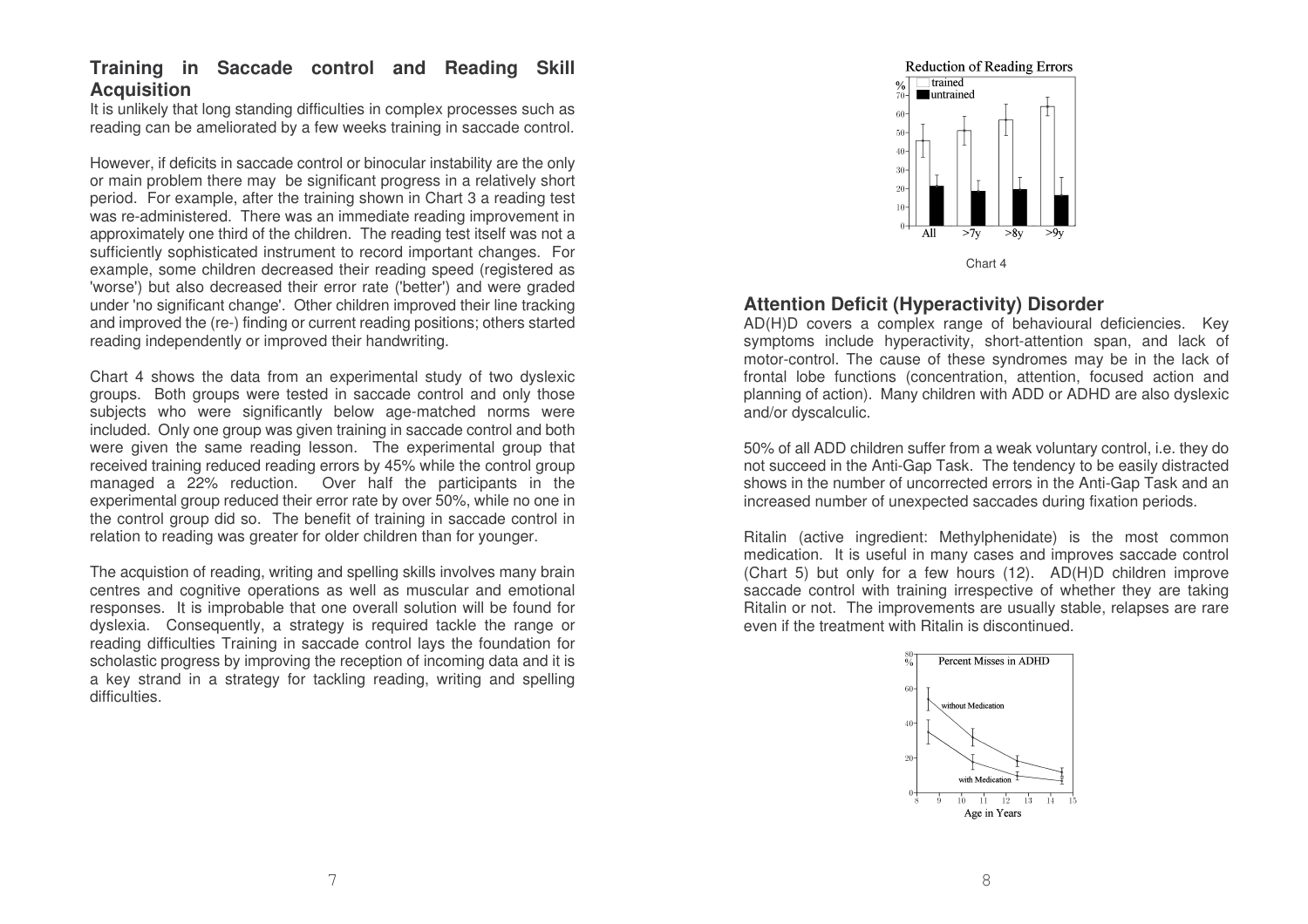#### **Auditory Discrimination (Language Free)**

Basic audition skills (low level auditory processing) develop and mature as an integral part of growing up. Normal daily practice in hearing and the acquistion of language skills contributes to <sup>a</sup> satisfactory level of development. Some children lag behind but there are no obvious indications until schooling begins. Problems then may manifest as reading, writing, spelling, arithmetic or other learning difficulties. Those children who sing or play an instrument develop their auditory skills. Low level (meaning 'fundamental') auditory skills can be rapidly improved in many cases by daily practice. The ability to discriminate volume, pitch and gaps is vital for decoding stressed or unstressed syllables and words, the rise and fall of speech, and the gaps within and between words. Blicklabor offers diagnosis, assessment and training in four areas of auditory discrimination:

Volume:Pitch:Time Order:

 identifying which sound is louder or quieter recognizing which sound is higher or lower Gap: recognizing longer and shorter gaps between sounds identifying the order of two identical sounds heard right and left in random order

Chart 6 compares the results of auditory assessments of readers with and without reading difficulties from the age of 8 to 16 years.



The dyslexic group lag behind at all ages. The analysis of the scatter of significant individual results of those in the dyslexic group rises from 30% in younger children to 70% in teenagers.

#### **Transfer of Low Level Auditory Skills to Writing and Spelling**

Deficits in auditory discrimination can be diagnosed, assessed and improved by evaluated training programmes. Success rates range from 40% to 80% depending on the task. Successful training in auditory skills transfers to language skills. This was demonstrated in research using nonsense words and <sup>a</sup> diagnostic writing test (17). Chart 7 shows the mean percentiles before and after auditory training.



Chart 7

All subjects who previously had significantly low scores in spelling nonsense words gained age equivalent results after successful auditory training. Most of the subjects gained results in line with their chronological age (percentile 30 or better) in the diagnostic reading test.

The best improvement in type of writing error was shown in the decreased number of perceptive errors. Errors in relation to writing rules showed no significant improvement (17).

#### **Subitizing and Dyscalculia (Arithmetic Deficits)**

Subitizing (from Latin 'subito" - at once) is a special (peripheral) visual capacity to recognize items in one short gaze. Deficits in the capacity may lead to problems in the acquistion of basic arithmetic. Number skills correlate with the recognition of small numbers of items. The development of this capacity can be measured and analysed by the subitizing test. In this test the subjects have to recognize <sup>a</sup> number of items (1 to 9 small circles) appearing randomly on <sup>a</sup> display for 100 milliseconds. A key- press records the number of items. Chart 8 compares the age development of dyscalculics with <sup>a</sup> control group.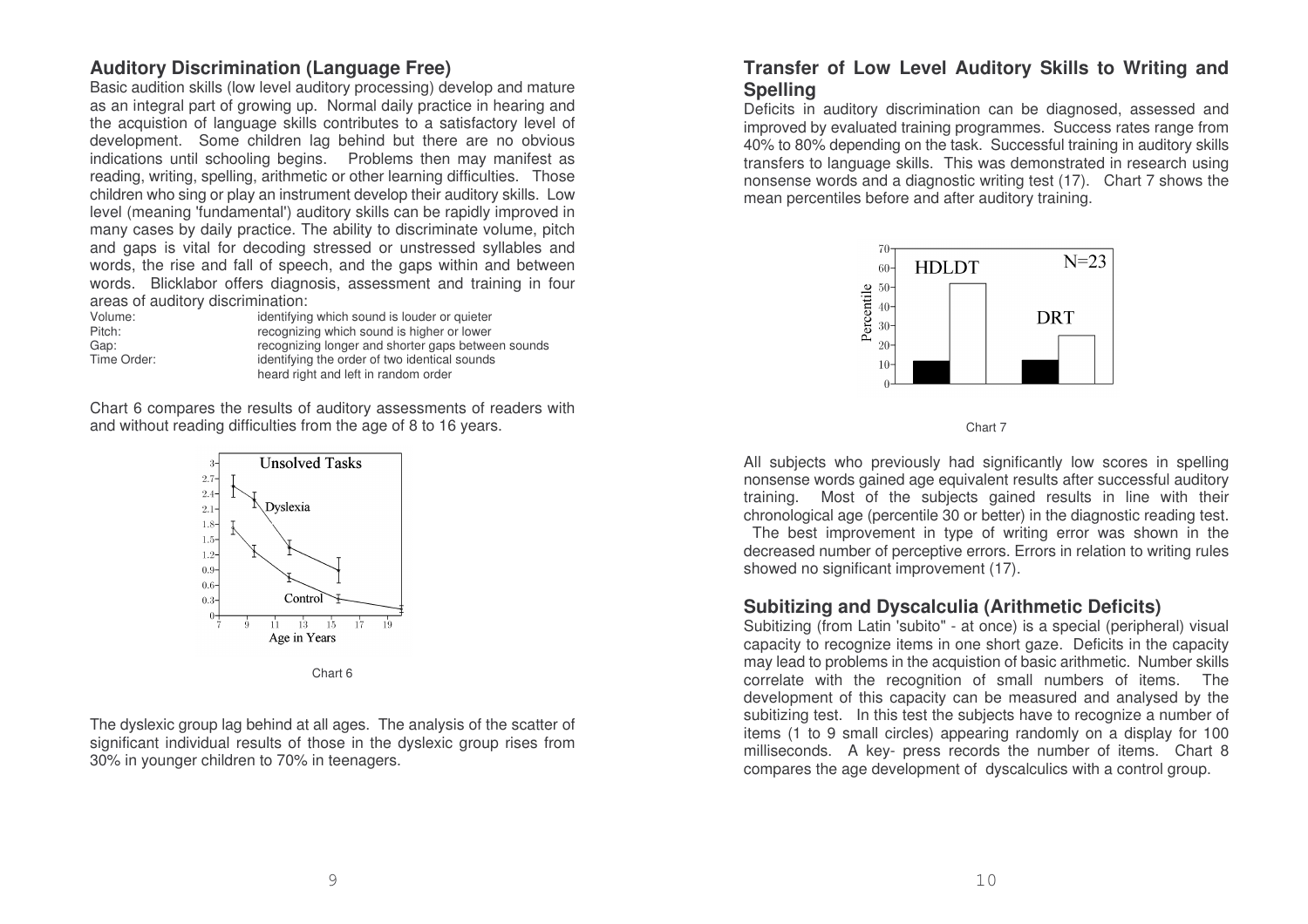

The capacity to subitize develops over time. Even 15 years olds have not reached adult norms. Dyscalculics exhibit developmental deficits from age 7 onwards. A study with the Pedagogical University of Freiburg, Germany showed that (depending on age) 40% to 70% of dyscalculics have deficits in subitizing.

#### **Subitizing and Dyslexia**

The assessment of dyslexic subjects in subitizing show similar results to Chart 8. The pattern of age development is replicated and 30% to 70% of dyslexics (depending on age) show significantly low (percentiles lower that 16) scores.

## **Training in Subitizing and Acquisition of Arithmetic Skills**

The evaluation of the training of 160 dyscalculic children and teenagers showed a 75% improvement in both of the two relevant parameters (basic reaction time and effective recognition rate). Another 21% improved at least in one or other parameter. In <sup>a</sup> further study at <sup>a</sup> German elementary school <sup>a</sup> group (N=21) of dyscalculics aged between 7.5 and 8.8 years with developmental deficits in subitizing were divided into training and waiting groups and given <sup>a</sup> parallel form of an arithmetic test (DEMAT 2+). The first group received training in subitizing, the other did not. Both groups continued with their normal lessons during and after the training. After ten weeks of schooling each group re-took the arithmetic test when the training had been completed. Chart 9 shows before and after comparisons for each group.

Children who successfully completed the training improved their mean

scores significantly (in 7 out of 10 areas) by 4 credits (p=0.001), whereas the mean scores of the waiting group fell slightly. The best seven came from the training group and the four weakest came from the waiting group.



Chart 9

## **Developmental Deficits and Other Conditions**

There are multiple causes of developmental deficits and they often involve brain functions. Depending on which areas and functional systems are affected, specific training could improve saccade control, visual and/or auditory processing.

Children with low range intelligence (who for this reason are not regarded as dyslexic but still have learning difficulties) often have weak frontal lobe functions which become apparent in the Anti- Gap Task. Many of these children attend various therapies. They may also benefit from training in dynamic vision, saccade control, auditory discrimination and subitizing in order to facilitate further developmental and learning processes. A study of 49 children aged 9 to 16 at <sup>a</sup> Special Needs Schools showed that most children were out of range in tests of visual or auditory processing. No child was in range in all the tests.

## **Latest Research News**

These projects and investigations are currently running:

- 1. The effects of subitizing training on Dyslexia.
- 2. Problems of saccade control, vision and audition in pupils at special needs schools.
- 3. Language free and language related auditory discrimination and training measures for old people.
- 4. Subitizing and auditory discrimination in pre-school children.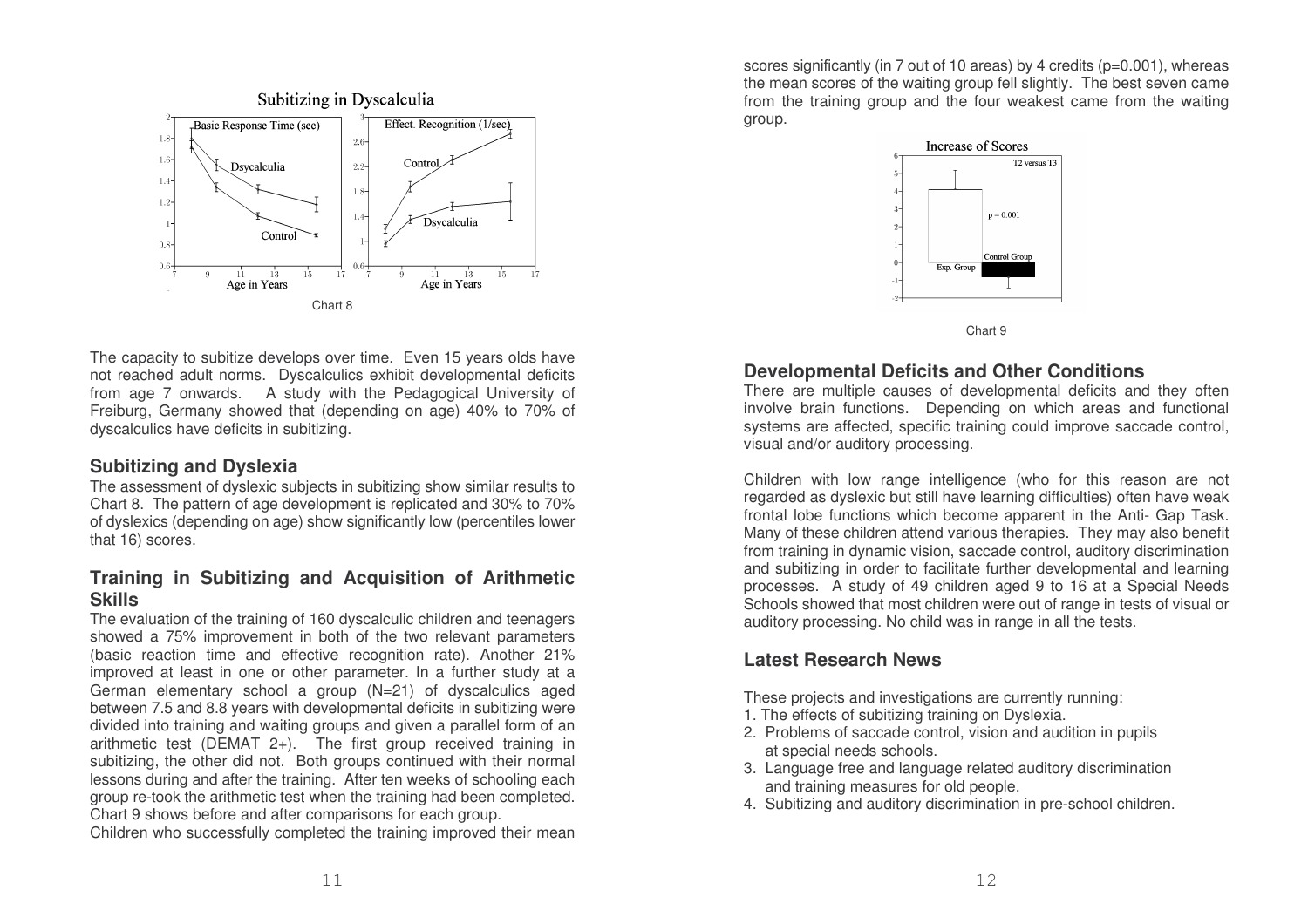# **Literature**

1. Biscaldi M, Fischer B, Hartnegg K, Gutjahr G. Voluntary saccade control in dyslexia. Perception 2000; 29: 509-521

2. Biscaldi M, Gezeck S, and Stuhr V. Poor saccade control correlates with dyslexia. Neuropsychologia 1998;36: 1189-202.

3. Eden FG, VanMeter JW, Rumsey JM, Maisog JM, Woods RP, and Zeffiro T A. Abnormal processing of visual motion in dyslexia revealed by functional brain imaging. Letters to Nature 1998;382: 66-69.

4. Fischer B, Boch R. ; Carpenter R, editors.Vision and Visual Dysfunction: Vol. 8: Eye movements. London: The Macmillan Press Ltd. 1991; 12, Cerebral Cortex. p. 277-96.

5. Fischer B, Gezeck S, Hartnegg K. The analysis of saccadic eye movements from gap and overlap paradigms. Brain Research Brain Research Protocols 1997;2:47-52.

6. Fischer B, Hartnegg K. Effects of visual training on saccade control in dyslexia. Perception 2000; 29: 531-542

7. Fischer B, Hartnegg K, and Mokler A. Dynamic visual perception of dyslexic children. Perception 2000; 29: 523-530

8. Fischer B, Ramsperger E. Human express saccades: extremely short reaction times of goal directed eye movements. Exp-Brain-Res 1984; 57:191-5.

9. Fischer B, Weber H. Express Saccades and Visual Attention. Behav.& Brain Sciences 1993;16,3:553-67.

10. Galaburda A M. Neuroanatomic basis of developmental dyslexia. Neurol Clin 1993;11:161-73.

11. Hallett P. Primary and secondary saccades to goals defined by instructions. Vision Res 1978;18:1279-96.

12. Klein C, Fischer Jr. B, Fischer B, Hartnegg K. Effects of methylphenidate on saccadic responses in patients with A DHD. Exp - Brain - Res 2002; 145:121-125

13. Lovegrove W. Weakness in the transient visual system: <sup>a</sup> causal factor in dyslexia? Ann NYAcad Sci 1993;682:57-69.

14. Munoz DP, Wurtz RH. Role of the rostral superior colliculus in active visual fixation and execution of express saccades. J-Neurophysiol 1992;67:1000-2.

15. Stein J and Talcott J. Impaired neuronal timing in developmental dyslexia - The magnocellular hypothesis. Dyslexia 1999; 5: 59-77.

16. Fischer B, Hartnegg, K. On the development of low-level auditory discrimination and deficits in dyslexia. Dyslexia 2004,10: 105-118.

17. Schäffler T, Sonntag J, Hartengg K, Fischer B. The effect of practice on low-level auditory discrimination, phonological skills, and spelling. Dyslexia 2004; 10: 119-130. 18. Kujala et al. Plastical neural changes and reading improvement caused by audiovisual training in reading-impaired children. PN AS, 2001, 98: 10509 - 10514.

#### **New**

Dyckman K A, McDowell JE. Behavorial plasticity of antisaccade performance following daily practice. Exp. Brain Res 2005; 162: 63 - 69

Gebhardt C, Fischer B. Wahrnehmungs- und Blickfunktionsstörungen von Schülerinnen und Schülern mit spezifischen Lernschwächen bei normaler Intelligenz. In. Kinder und Jugendliche mit Förderbedarf in der Regelschule. Bd. I. Schüler und Schülerinnen mit Lernbesonderheiten. L Menzel , Wiater W. (Hrsg.) Auer Verlag 2006.

Fischer B. Subitizing and counting by visual memory in dyslexia: development - deficits training and transfer. In: Dyslexia in Children: New Research. Hayes, CB, ed. (Nova Publishers, 2006) p. 93 - 102

## **Blic k Z e ntru mFreib urg (F B Z)**

FBZ is the hub and headquarters of all services offered by BlickLabor including rese arch. It also co-ordinates BlickMobil p artner practices and BlickLabor centres in Germany and abroad. All training devices are ordered and rented from FBZ. BlickZentrum is responsible for the maintenance and programming of training devices, the downloading and analysing of data, and the provision of detailed individual written reports. A phone number is available for frequently asked questions regarding training.

## **BlickLabor (Freib urg)**

BlickL a b or offers dia gnosis, assessm ent and training to children, y oung people and adults in Freiburg, Southern Germany. Professor Dr. B. Fischer may alsobe contacte d here.

#### **BlickLabor**

Hans-Sachs-Gasse 6 79098 Freiburg Phone + 4 9 (0) 7 61 3 8 41 9 5 10 F a x + 4 9 (0) 7 61 3 8 41 9 5 19 e-mail: freiburg @ blickla b or.d e www.lookingforle arning.co mor www.blicklabor.dewww.opto mlab.com (p ap ers) www.visionforlearning.co.nz (New Zealand)

#### **BlickMobil**

Assessment and training is available in many areas of Germany and abroad. In addition, BlickLabor sends its own personnel to carry out assessments in partner practices throughout Germany, Switzerland, Luxemburg, Austria and other european countries. BlickLabor will also consider making sp ecial arrang ements if thereare se veral children to beassessed on one day. We make these arrangements because we want to minimise the family's travel time and costs. All testing equipment is provided by BlickLabor and the data is analysed straight away. Parents normally receive a written report at the the feed- back session. To find y our ne arest testing centre, ple ase contact BlickM o bil.

#### **BlickMobil**

Phone + 4 9 (0) 7 61 3 8 41 9 5 18 e-m ail: info @ blickm o bil.d e www.blickmobil.deMr. Roloff